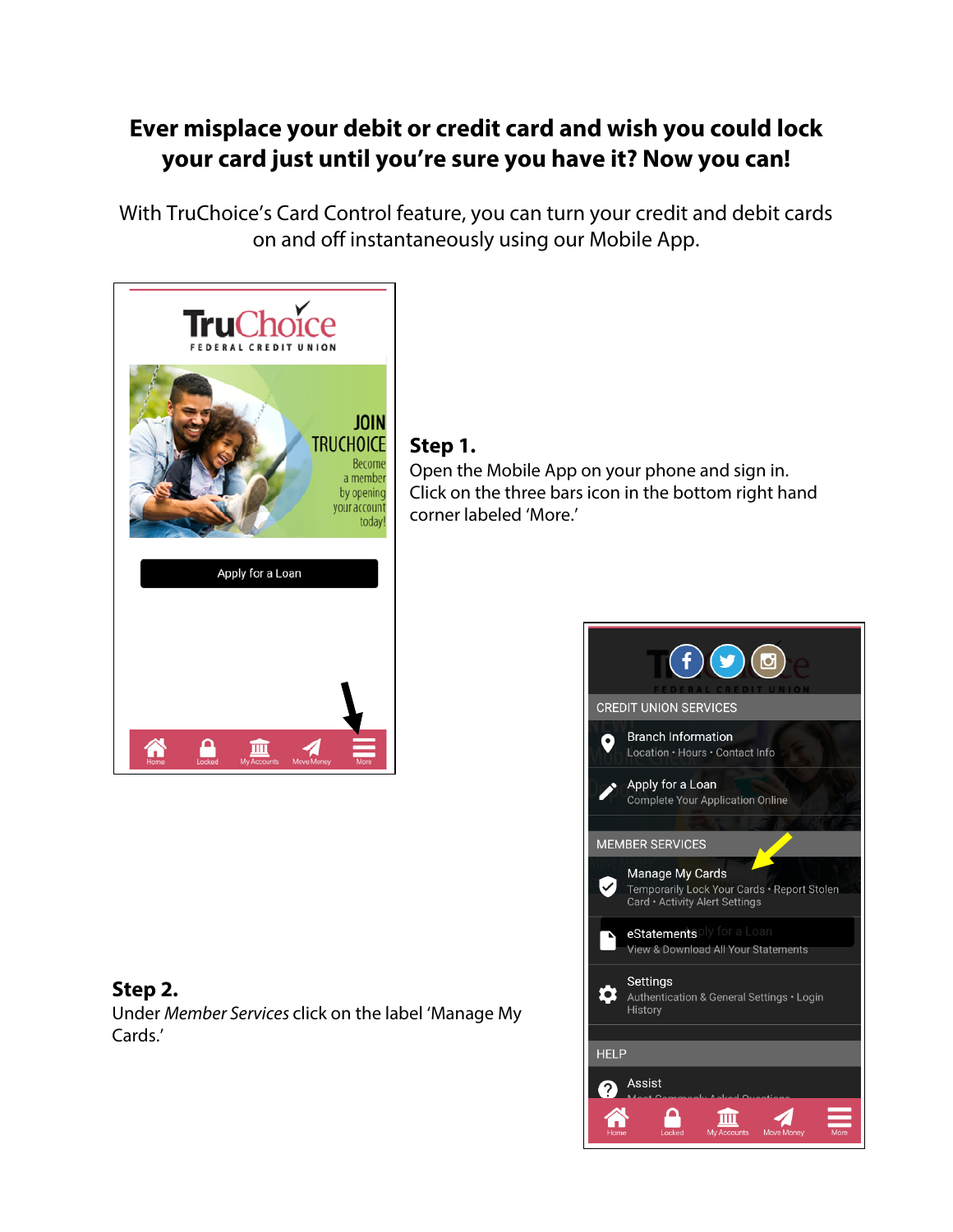

#### **Step 3.**

From here, you will get a new screen with all the cards associated with your member number. Click the card you want to control. If you would like to lock more than one card, you will have to do them one at a time simply by going back to the 'Manage My Cards' screen.

## **Step 4.**

You will then proceed to a screen that tells you the status, balance, next payment, etc. Below the Card Summary table, under Actions, Click on the 'Temporarily Lock This Card' option.

|                                          | <b>Card Summary</b>                 |                       |
|------------------------------------------|-------------------------------------|-----------------------|
| Card Status                              |                                     | Active $\blacksquare$ |
| <b>Activity Alerts</b><br>Account Number |                                     | off $\sum$            |
|                                          |                                     | ***100                |
|                                          | <b>Actual Balance</b>               | \$999.98              |
| △                                        | <b>Edit Activity Alert Settings</b> |                       |
| டி                                       | Temporarily Lock This Card          |                       |
|                                          | Report Lost or Stolen Card          |                       |
| А                                        |                                     |                       |
|                                          |                                     |                       |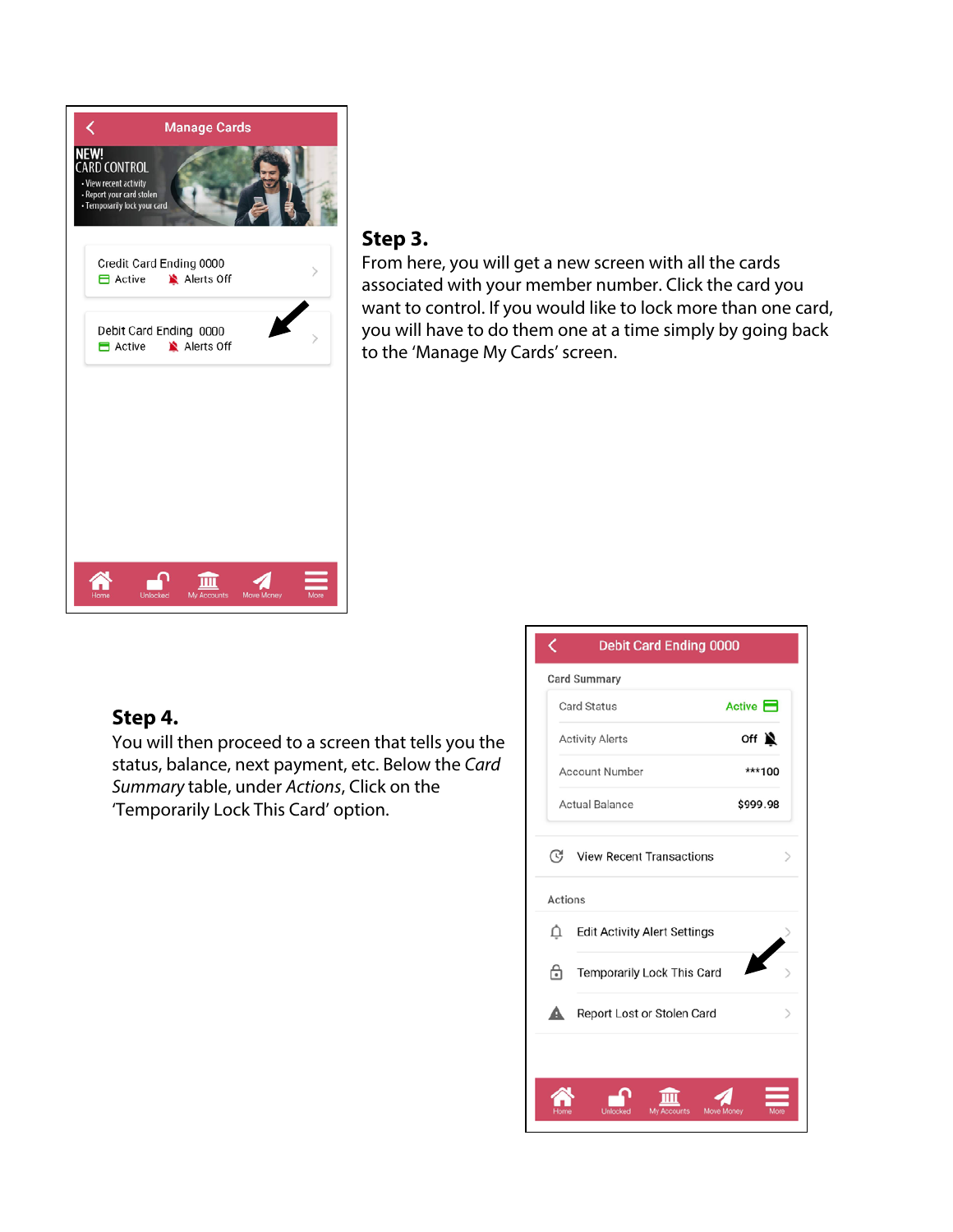

# **Step 5.**

On the next screen, it will show you a warning with terms. Click the black 'Temporarily Lock Card' button to proceed in locking the card.

Hit 'Ok' when you see the pop-up.